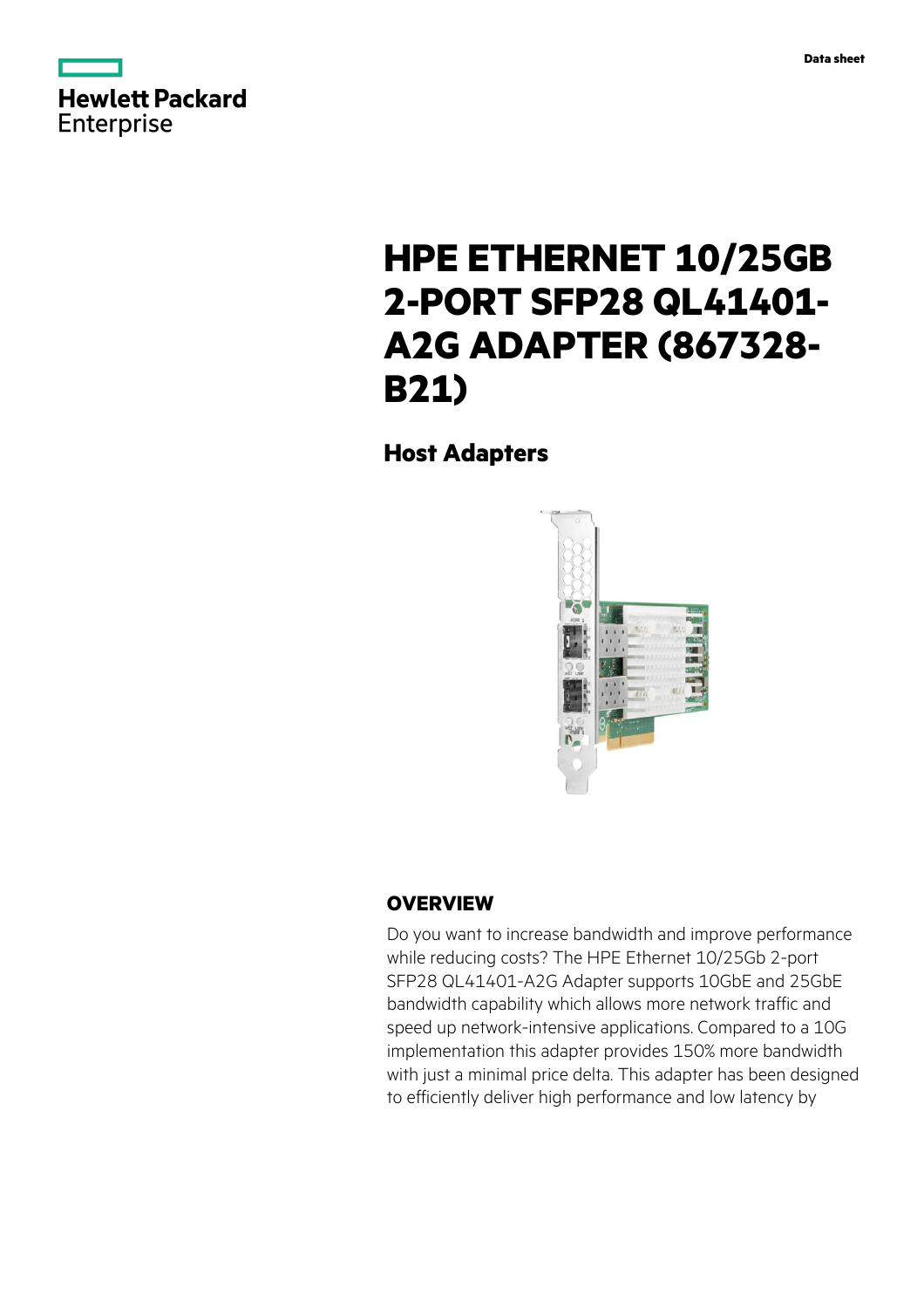offloading processing of Ethernet packets on the adapter. Freeing up CPU resources in the host allowing it to do more important tasks.

## **FEATURES**

### **Improving CPU Utilization with Lower Latency**

The HPE Ethernet 10/25Gb 2-port SFP28 QL41401-A2G Adapter reduces CPU Utilization and helps improve host virtual machine (VM) density and server efficiency using remote direct memory access (RDMA) with support for IWARP, RoCE and RoCEv2 protocols for VM migration and supports Microsoft SMB Direct.

Delivers single root I/O virtualization (SR-IOV) with the ability to run a large number of virtual machines (VMs) per server, which reduces the need for hardware and the resultant costs of space and power required by hardware devices.

### **Enhance Performance and Lower Power Consumption**

The HPE Ethernet 10/25Gb 2-port SFP28 QL41401-A2G Adapter allows customers to use overlay networking which increases VM migration flexibility with minimal impact to performance and lower power usage with Tunnel Offloads (VXLAN, NVGRE, GRE).

### **Prevent Unauthorized Access**

The HPE Ethernet 10/25Gb 2-port SFP28 QL41401-A2G Adapter stops unauthorized access to memory or storage with device-level firewall. This enforces that on-device firmware and configuration data can only be accessed by authorized agents.

Provides traceability into authenticated firmware updates by capturing changes in standard system logs.

Renders user and configuration data on the NIC irretrievable so that NICs can be safely repurposed or disposed of.

# **Technical specifications HPE Ethernet 10/25Gb 2-port SFP28 QL41401-A2G Adapter**

| <b>Product Number</b>              | 867328-B21              |
|------------------------------------|-------------------------|
| Data rate                          | 10/25Gb                 |
| <b>Bus type</b>                    | PCle 3.0 x8             |
| <b>Form factor</b>                 | Standup                 |
| <b>Product Dimensions (metric)</b> | 19.05 x 5.72 x 24.13 cm |
| Weight                             | $0.45$ kg               |